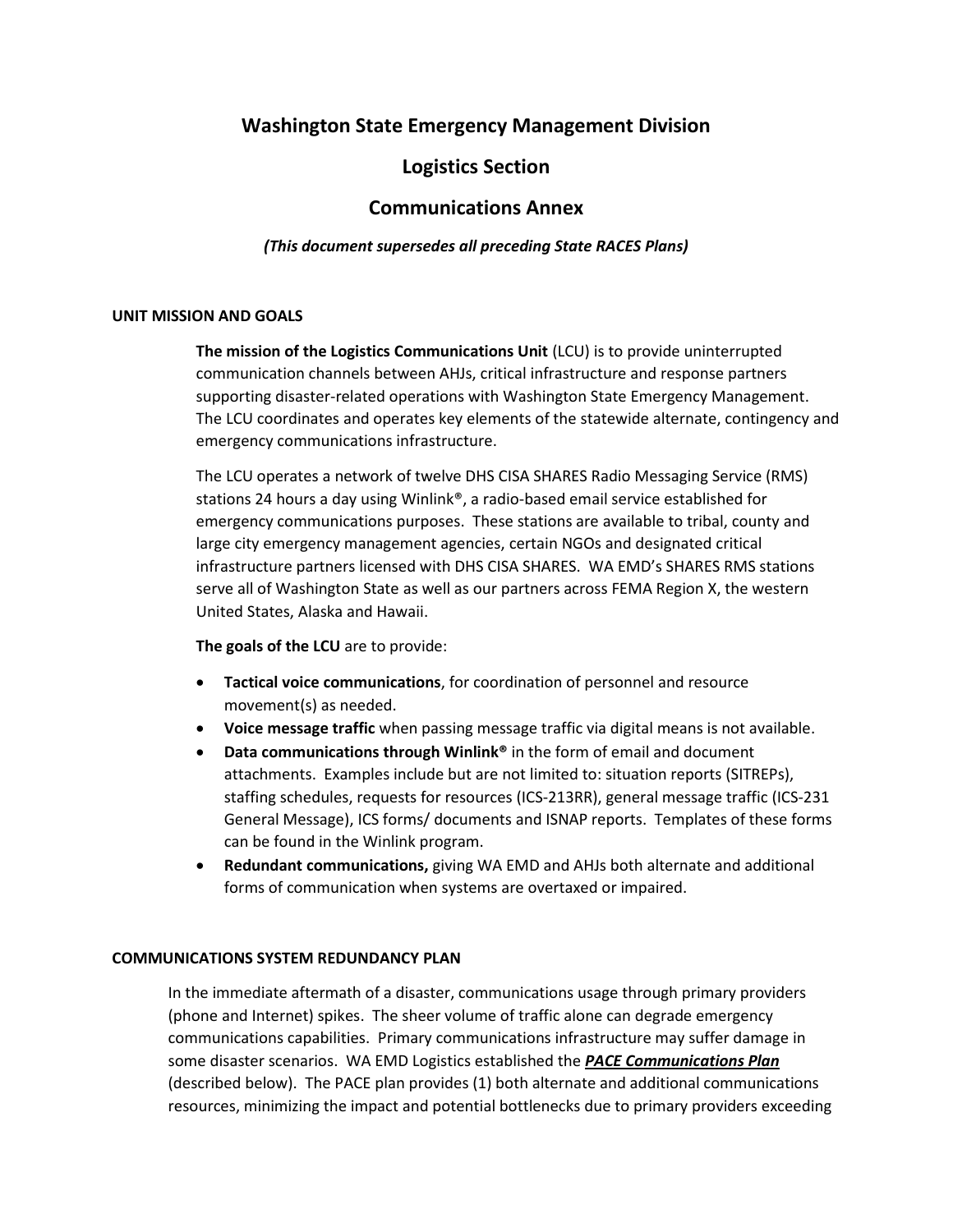their maximum capacity, (2) communications not subject to single-point-of-failure challenges, and (3) communications services to areas that have experienced outages due to damage or other systemic failure that do not rely on primary communications infrastructure. The PACE plan outlines both how and what resources are available.

### **PACE is the acronym for** *P***rimary,** *A***lternate,** *C***ontingency and** *E***mergency Communications Channels:**

- **Primary Communications Channels**. This includes commercial telephone services (tactical) and Internet providers (data). In many if not most disaster events, primary communications channels are more than sufficient to handle need. *Please click here to download primary phone, Internet information and email addresses.*
- **Alternate Communications Channels**. Implemented when primary voice and/or email is impacted/ interrupted, temporarily unavailable or overloaded and resources are needed.
	- Tactical (voice): Satellite phone; CEMNET.
	- Data: Winlink email. Email address via Internet: NNA0WA@winlink.org. Email address by Winlink radio: NNA0WA. Additional email addresses as per standing/ operational period ICS-205.
- **Contingency Communications Channels**. Implemented when primary and alternate communications channels are impacted or insufficient to handle the message load needed for mitigation and recovery.
	- Tactical: As per standing/operational period ICS 205.
	- Data: Winlink email. Email address via Internet: NNA0WA@winlink.org. Email address by Winlink radio: NNA0WA. Additional email addresses as per standing/ operational period ICS 205.
- **Emergency Communications Channels**. Implemented when a disaster event has occurred and the scope may not be fully known. Emergency communications provides resources specific to the disaster response.
	- Tactical: As peer standing/ operational period ICS 205.
	- Data: Winlink email. Email address via Internet: NNA0WA@winlink.org. Email address by Winlink radio: NNA0WA. Additional Winlink email addresses can be found on pre-event standing/ operational period ICS 205.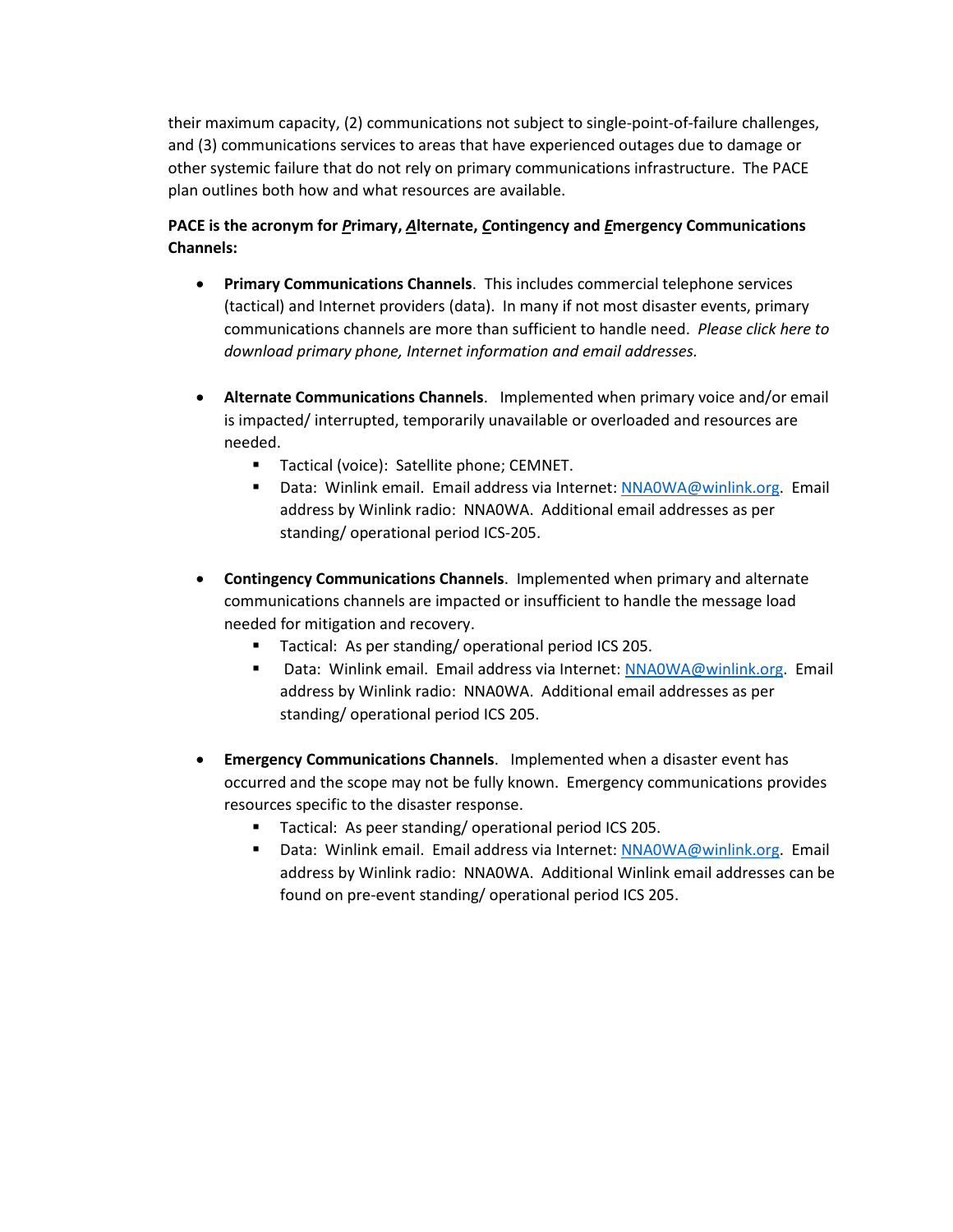### **LOGISTICS COMMUNICATIONS UNIT ORGANIZATIONAL STRUCTURE**

### *Insert Org Chart Here*

The Logistics Communications Unit is organized under the Logistics Service Branch and is managed by the WA EMD Logistics Chief. The LCU has communications assets and teams on-site at Camp Murray and at locations across Washington State.

The LCU is coordinated by the Logistics Service Branch. The LCU consists of four teams:

- SEOC Radio Room Operations
- WA EMD/ DHS CISA SHARES RMS Station Operations
- HF Radio Net Operations on SHARES and 60 Meter Operations (Voice message traffic)
- WA EMD 220 MHz Amateur Radio Network Operations (Voice message traffic)

Specific information regarding transmit/ receive frequencies, function, and operational modes can be found on the preset standing/ operational ICS-205. For the current preset standing ICS-205, contact Scott.Dakers@mil.wa.gov

### **COMMUNICATIONS UNIT CONCEPT OF OPERATIONS AND ACTIVATION PROCEDURE**

Mobilization, staffing and demobilization of the LCU follows ICS procedures established as per any given operational period of an incident.

In the event the Logistics Communications Unit is activated, the Logistics Chief or his/her designee will be responsible to staff positions. In the event of a disaster incident, the standing ICS-205 will be in force throughout the first operational period of the event, or until the new ICS-201/ ICS-205 is released and is in full effect.

### **RADIO FREQUENCIES, OPERATIONAL PRACTICES**

Both digital and tactical operational frequencies/ assignments can be found on the ICS-205. Operational practices will follow plain language procedures as per National Incident Command System/ Incident Command System (NICS/ ICS). Guidelines. Voice operations etiquette follow the *National Coast Guard Radio Operations Guide*.

### **TRAINING OF COMMUNICATIONS TEAMS AND UNIT MEMBERS**

The LCU helps coordinate training tools and guidelines for individual communications specialists (RADOs or "Radio Operators) and AHJ radio units in all aspects established PACE plan.